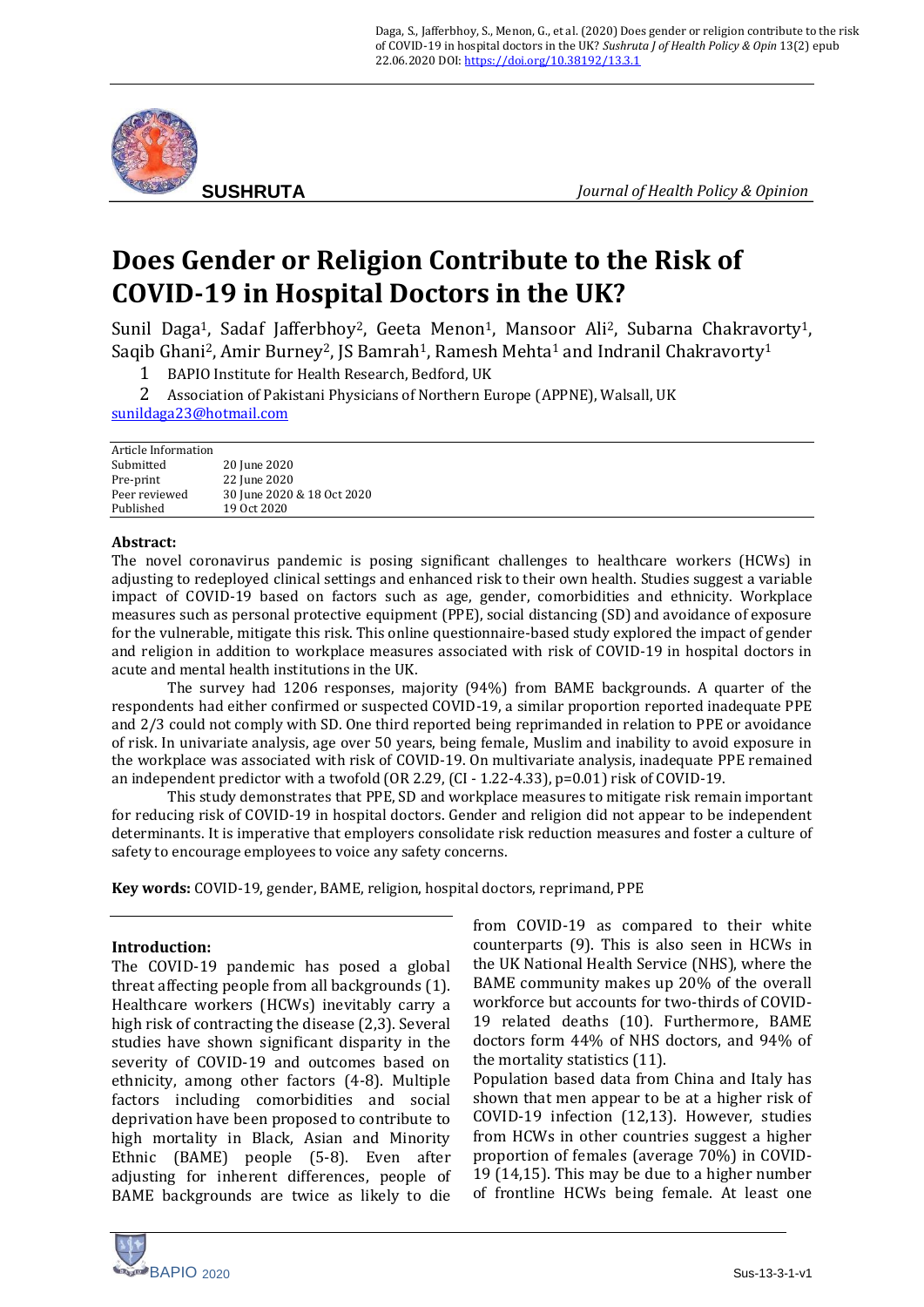analysis of HCW who died in the UK showed that 39% of nurses and 94% of doctors were male. In addition, among those who died, 71% of nurses and 94% of doctors were from BAME backgrounds. (11). Gender differences have been observed in other outbreaks such as Severe Acute Respiratory Syndrome and Middle Eastern Respiratory Syndrome, where significantly higher fatality rates were reported in males (16,17). The disproportionately high death rate from COVID-19 in HCWs from BAME background appears to be only partially explained by age, gender, socio-demographic features and underlying health conditions (6,8). Thirteen percent of respondents in the NHS Staff survey in 2019 reported discrimination; due to ethnicity (45%), gender (22%) and religion  $(6%)$  (18,19). The same survey showed 31% staff experienced bullying or harassment at work. A survey conducted by the British Medical Association (BMA) during this pandemic suggested 64% of staff from BAME background felt pressured to work in settings with inadequate personal protective equipment (PPE) as compared to 33% of their white colleagues (20,21). Studies from our group have previously shown that, amongst HCWs, BAME background and adverse workplace measures were predictors of higher risk of COVID-19 (22,23).

A meta-analysis has confirmed that viral spread is reduced with the use of eye protection, face masks and social distancing (of greater than one metre) in healthcare settings and supports their use in minimising exposure to healthcare staff (24). Various risk assessment frameworks and scores now include ethnicity and gender as variables (25,26,27), however these appear to be mostly based on extrapolation of data obtained from population studies, rather than specific data on HCWs. This study explores the contribution of gender and religious identity in addition to workplace measures, as well as being reprimanded (for asking or wearing PPE) in risk analysis for hospital doctors who have selfreported COVID19.

# **Aims:**

An online survey was designed to explore the hypothesis that hospital doctors had a variable risk of COVID-19, due to differential treatment based on their gender or religion. This would manifest in differential rates of (a) access to PPE, (b) compliance with social distancing (SD) at work and (c) access to employer supported self-isolation (SI) when identified as 'vulnerable' based on Public Health England (PHE) guidance (28,29).

Primary outcome was a self-reported diagnosis of COVID-19 confirmed by a positive viral swab test or self-isolation with symptoms of COVID-19 as per PHE guidance where a test was not undertaken.

# **Method:**

An anonymous, online [survey](https://www.surveymonkey.co.uk/r/8X5MQP3) using Survey Monkey® was undertaken which was open to hospital doctors from acute and mental health NHS Trusts in the United Kingdom. The survey was designed and distributed by British Association of Physicians of Indian Origin (BAPIO) Institute for Health Research (BIHR) & Education subcommittee of the Association of Pakistani Physicians of Northern Europe (APPNE). The survey questions are available in the appendix. Data variables collected are shown in Table 1. The study was reviewed by institutional review board, BIHR; and no formal ethics review was required to conduct this survey.

The online survey link was sent to all members of both the organisations and doctors from wider communities in the UK, using email and social media. The survey specified an implied consent to share the data and results with appropriate agencies or organisations involved directly or indirectly in HCWs and COVID-19 pandemic measures. No personal identifiable information was collected. Data was stored at the BAPIO/BIHR office in compliance with UK General Data Protection Regulations.

# **Study population & Statistical Analysis**

A convenience sample of survey responses was planned to be collected over a four-week period; similar to previous surveys (22,23). The survey results are reported as cross-tabulation of proportions between the different primary categorical variables (based on gender and religion). Descriptive statistics were used for primary categorical variables. Univariate analysis was conducted between groups of categorical variables using Fisher Exact 2-tailed test (GraphPadPRISM®). Multivariable model was constructed including demographic (agegroup and number of household members, ethnicity, gender, religions), clinical setting (teaching, non-teaching or mental health trusts) and exposure to COVID-19 (areas caring for COVID-19 patients, PPE, SD). Non-significant variables from univariate analysis were excluded from final models. Regression analysis was conducted using SPSS v26 software (IBM Inc., USA) and reported as odds ratio (OD), 95% confidence interval (CI) and significant when pvalue <0.05 (non-significant values were reported as 'ns').

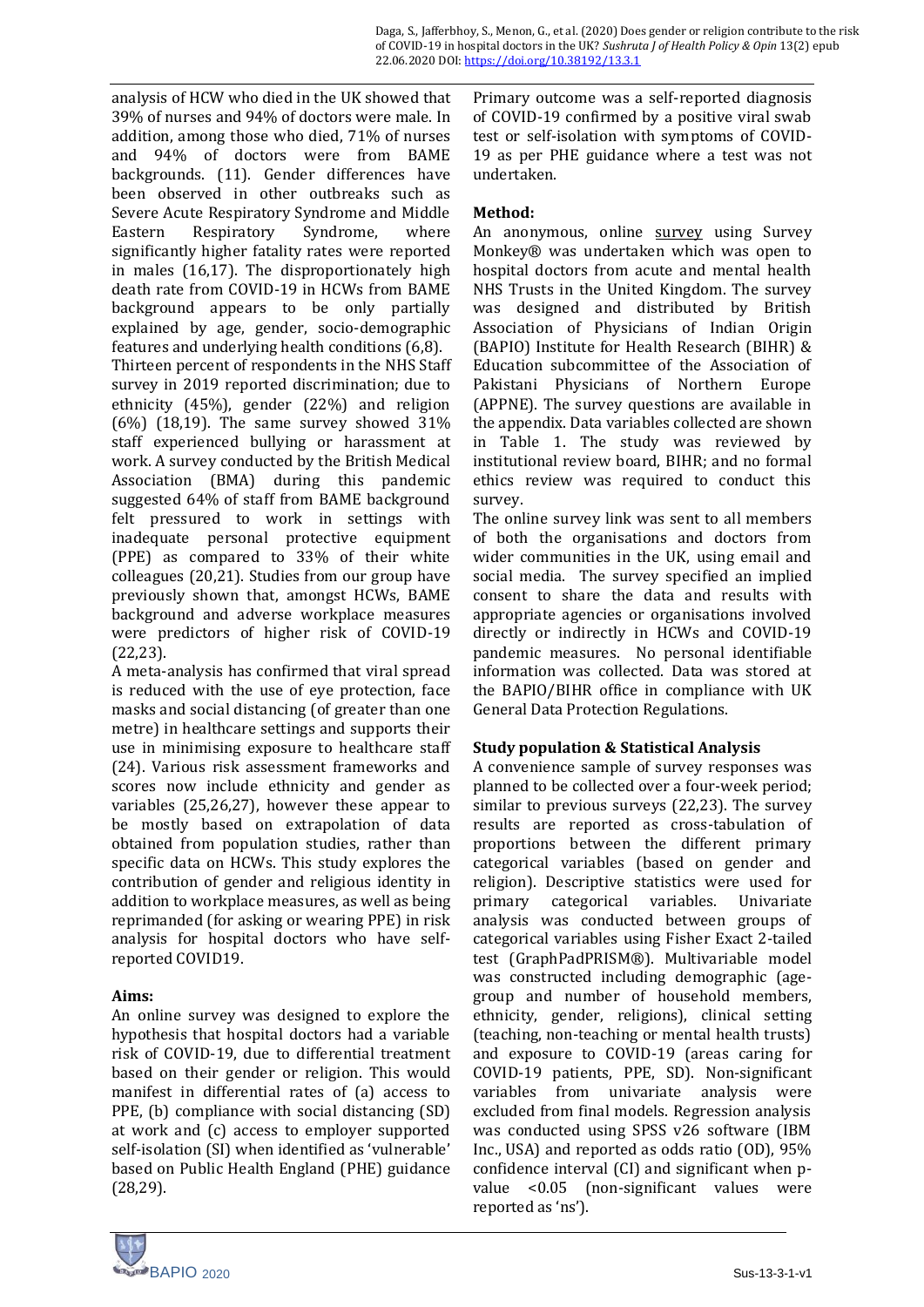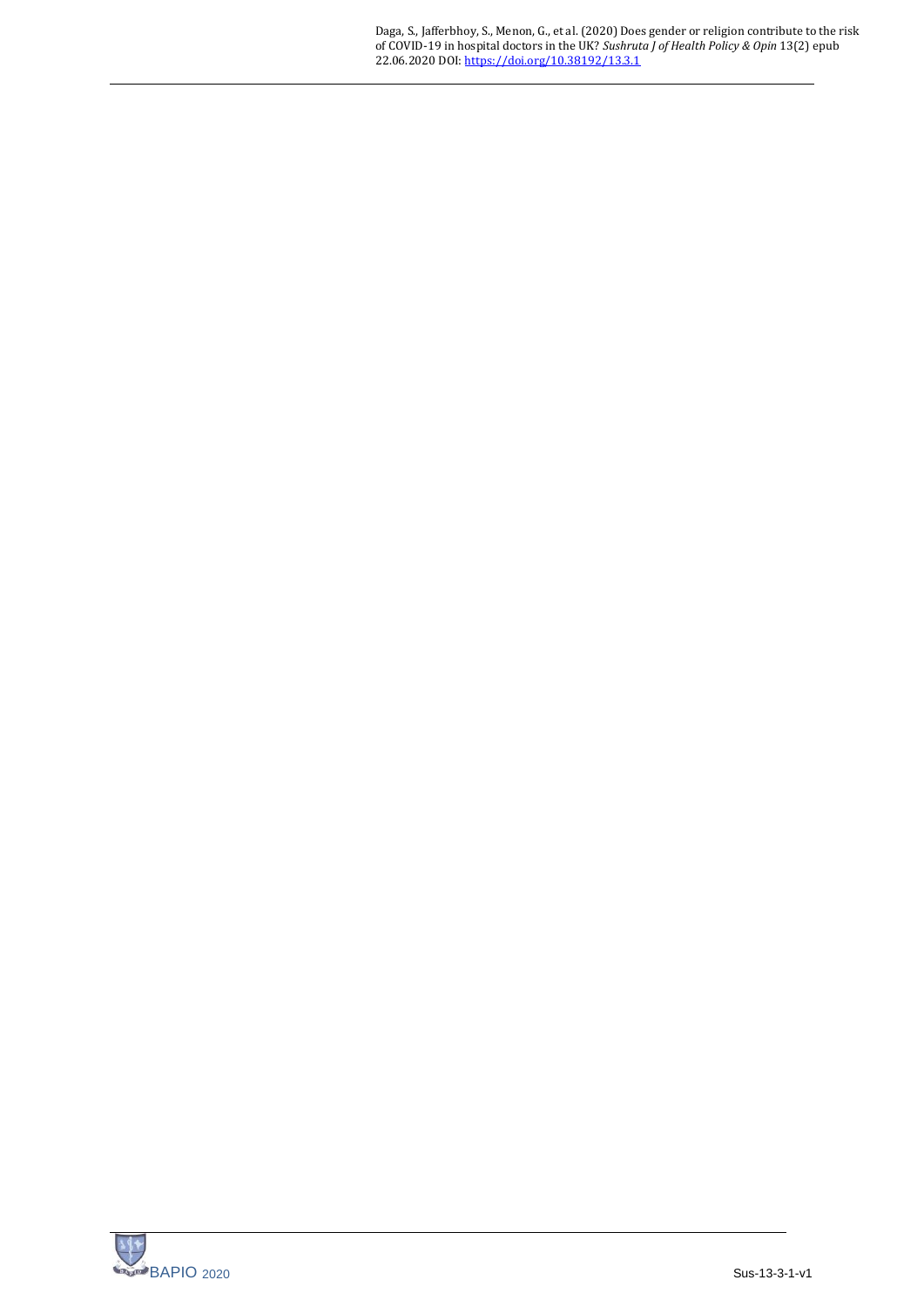# **Variables**

#### **Demographics**

- **a)** Clinical setting Teaching hospital, non-teaching hospital or Mental health trust
- **b)** Gender Male, Female, Transgender, Prefer not to disclose
- **c)** Number of additional family members in the same household
- **d)** Ethnicity Caucasian (British/Irish Traveller/Any); South Asian- Indian /Pakistani/Bangladeshi/Other; Black/ African/ Afro-Caribbean/ African- American; Arab/ Middle-eastern/ North African; Chinese/ SE Asian ; Mixed; Any other ethnicity and Do not wish to declare)
- **e)** Religion Christian, Muslim, Hindu, Buddhist, Jewish, Sikh, No religion, Do not want to state, Other
- **f)** Age groups (20-30;30-40; 40-50; 50-60; 60-70;70+ years)
- **g)** Any comorbidities Highly Vulnerable (where you have been asked to shield and stay at Home); Vulnerable (where social distancing at work and home/community is recommended) or Healthy and none of above.

#### **Workplace measures**

- **a)** Work in areas Patients with COVID-19 (suspected or confirmed) are cared for; Patients with Non-COVID-19 only are cared for; Both
- **b)** Access to PPE to do the job safely Strongly agree; Somewhat agree; Neither agree nor disagree Somewhat disagree; Strongly disagree
- **c)** Able to comply SD at work All of the times; Most of the times; Some of the times; A few of the times; None of the times
- **d)** Able to negotiate changes in work Work from home; Work in low COVID-19 risk areas; Virtual consultations; None allowed by employer; Other; Not applicable
- **e)** Reprimanded from wearing or asking PPE Always; Usually; Sometimes; Rarely; Never
- **f)** Redeployed to an area that cares for COVID-19 patients (Suspected or confirmed); Non-COVID-19 patients; Both of the above; None of the above

#### **COVID-19 status**

- Never had suspected or confirmed COVID-19 infection
- Confirmed COVID-19 infection (by a PCR test)
- Suspected COVID-19 infection
- Self-isolating due to exposure to suspected or confirmed case of COVID-19 infection at Home
- None of above options

Table 1: Data variables used to collect the responses for the survey

#### **Results**

#### (i) Population

The survey received 1206 responses between 26 April and 29 May 2020. Table 2 shows the characteristics of the respondents and Table 3 summarises the status of workplace measures reported by the respondents. Majority (65.6%) were working in a teaching hospital setting, 38.8% were over 50 years of age, 70.9% were male, 93.7% were from BAME background and

their religious identities were Hindu (44.5%), Muslim (32.1%) or Christian (10.4%).

About a quarter identified themselves as 'vulnerable' according to PHE defined criteria. Age distribution of the respondents is shown in Figure 1. COVID-19 diagnosis was confirmed in 104 (8.6%) and, 213 (17.7%) were in selfisolation due to symptoms compatible with COVID-19 (suspected COVID-19) as shown in Figure 2.



Figure 1: Age distribution as per gender of the respondents

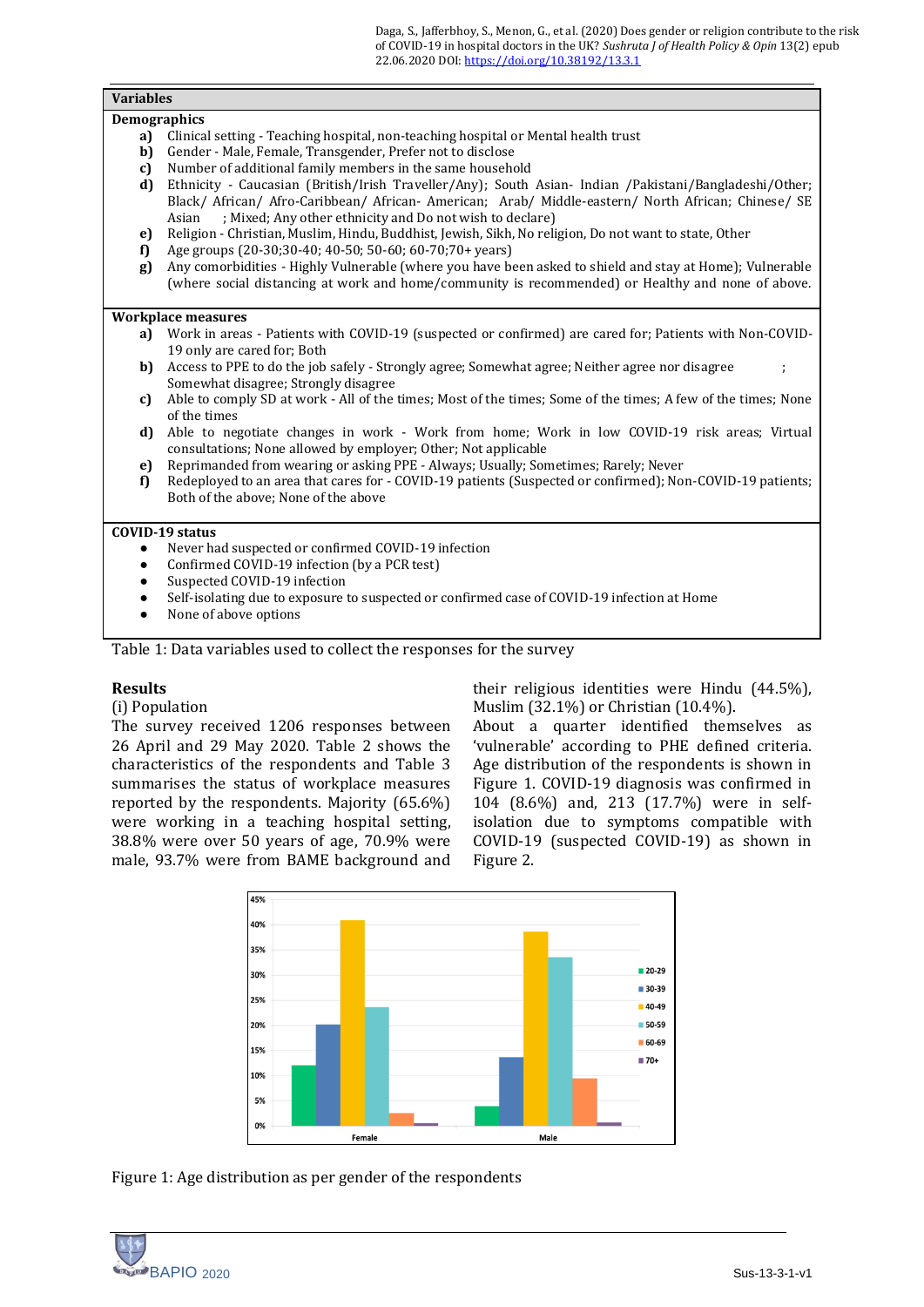

# Figure 2: COVID-19 related status of the respondents

| <b>Variables</b>         | All           |
|--------------------------|---------------|
| <b>Number</b>            | 1206          |
| <b>Institution</b>       |               |
| Teaching                 | 791 (65.59%)  |
| Non-teaching             | 266 (22.06%)  |
| <b>Mental Health</b>     | 149 (12.35%)  |
| <b>Household members</b> |               |
| $\overline{\leq 5}$      | 1165 (96.60%) |
| > 5                      | 41 (3.40%)    |
| Ethnicity                |               |
| <b>BAME</b>              | 1130 (93.70%) |
| White                    | 72 (6%)       |
| Did not wish to state    | 4 (0.33%)     |
| Age                      |               |
| $\leq 50$                | 738 (61.19%)  |
| > 50                     | 468 (38.81%)  |
| Gender                   |               |
| Male                     | 855 (70.9%)   |
| Female                   | 347 (28.8%)   |
| Prefer not to state      | 4 (0.33%)     |
| Religion                 |               |
| Christian                | 125 (10.37%)  |
| Hindu                    | 537 (44.53%)  |
| Muslim                   | 387 (32.1%)   |
| Other religion           | 45 (3.73%)    |
| Did not wish to state    | 40 (3.32%)    |
| No religion              | 72 (5.97%)    |
| Health status*           |               |
| Vulnerable               | 303 (25.12%)  |
| Healthy                  | 903 (74.88%)  |

Table 2: Characteristics of respondents to survey (\*as per PHE (28,29))

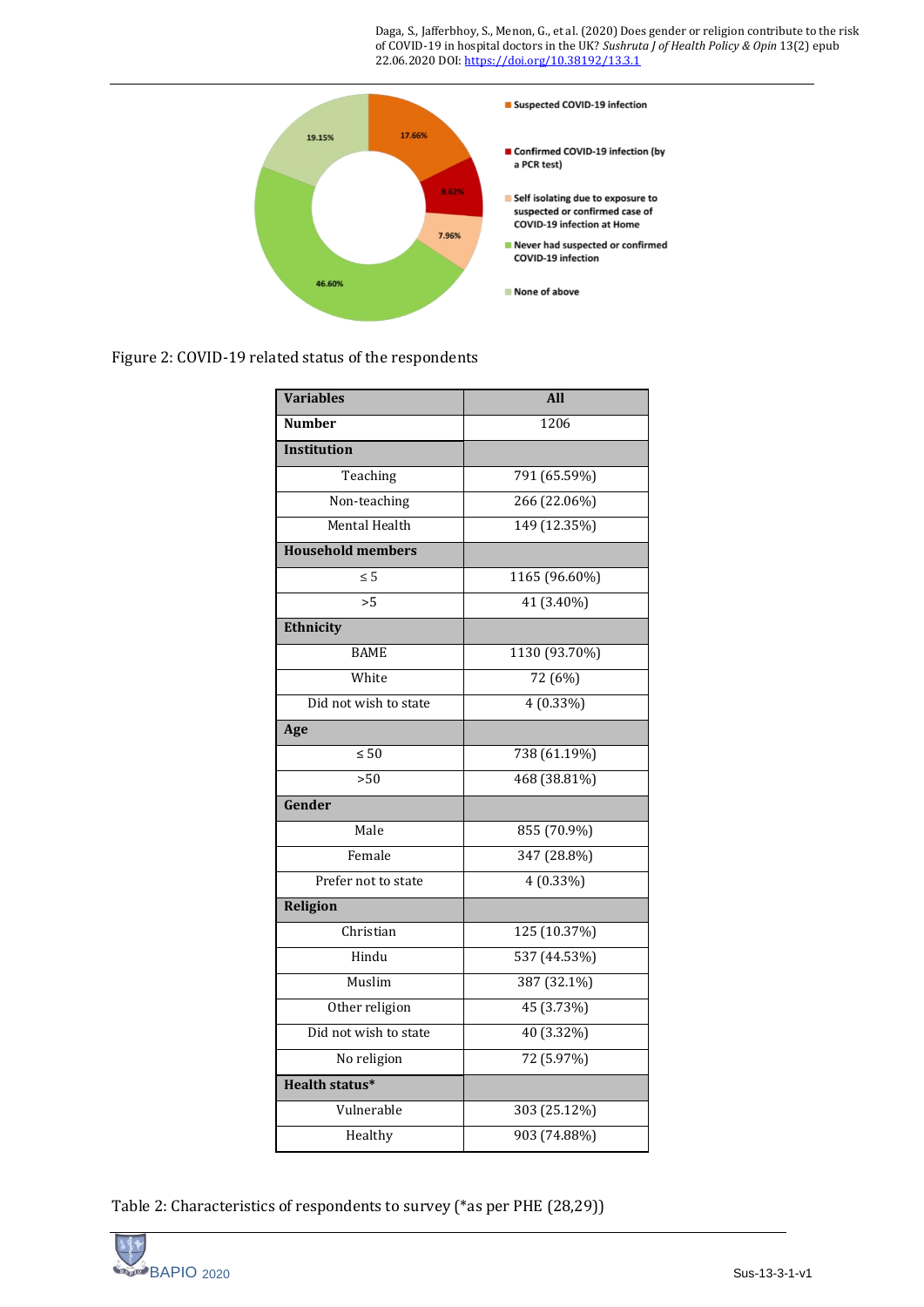Workplace measures are summarised in Table 3, Figures 3 and 4. 87.5% of respondents who reported COVID-19 were working in areas that cared for patients with suspected or confirmed COVID-19. Only 61.3% reported (strongly or somewhat) adequate access to PPE, 35.7% were able to comply with SD (most or all times) and 68.9% were able to negotiate different working environment to reduce risk. There was an incremental rise in COVID-19 with inadequate PPE and inability to comply with SD at work (Figures 3 and 4).



Figure 3: Proportions of self-reported COVID-19 in relation to adequate PPE



Figure 4: Proportions of self-reported COVID-19 in relation to ability to comply with SD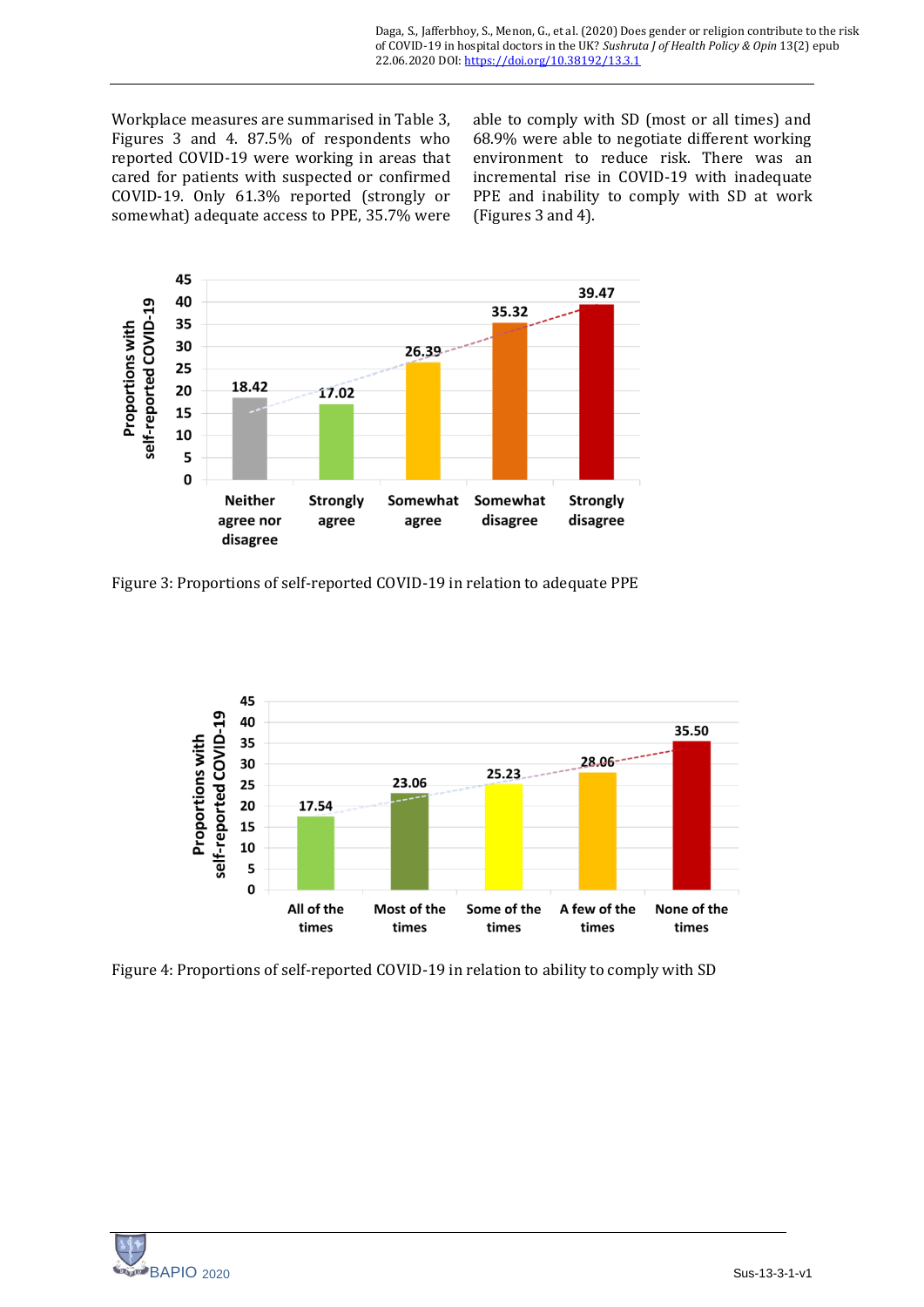| <b>Variables</b>                                | <b>All</b>   | <b>All-Christian</b> | <b>BAME-Christian</b> | <b>Muslim</b> | Hindu       | Female      | <b>Male</b> |
|-------------------------------------------------|--------------|----------------------|-----------------------|---------------|-------------|-------------|-------------|
| <b>Number</b>                                   | 1206         | 125                  | 95                    | 387           | 537         | 347         | 855         |
| <b>Ward area</b>                                |              |                      |                       |               |             |             |             |
| Non-COVID-19 Only                               | 151 (12.5%)  | 12 (9.6%)            | 12 (12.6%)            | 52 (13.4%)    | 67 (12.5%)  | 48(13.8%)   | 103 (12.05) |
| $COVID-19$                                      | 1055 (87.5%) | 113 (90.4%)          | 83 (87.4%)            | 335 (86.6%)   | 470 (87.5%) | 299 (86.2%) | 752 (87.95) |
| <b>Access to PPE</b>                            |              |                      |                       |               |             |             |             |
| Agree                                           | 739 (61.3%)  | 77 (61.6%)           | 55(57.9%)             | 217 (56.1%)   | 348 (64.8%) | 208 (60%)   | 529 (61.9%) |
| Disagree                                        | 315 (26.1%)  | 28 (22.4%)           | 26 (27%)              | 118 (30.5%)   | 129 (24%)   | 94 (27%)    | 220 (25.7%) |
| Neither agree or disagree                       | 152 (12.6%)  | 20 (16%)             | 14 (14.7%)            | 52 (13.4%)    | 60 (11.2%)  | 45 (13%)    | 106 (12.4%) |
| Able to comply with<br><b>Social Distancing</b> |              |                      |                       |               |             |             |             |
| Most/all                                        | 430 (35.7%)  | 46 (36.8%)           | 36 (37.9%)            | 139 (35.9%)   | 193 (36%)   | 120 (34.6%) | 308 (36%)   |
| Some, few or none                               | 776 (64.3%)  | 79 (63.2%)           | 59 (62%)              | 248 (64.1%)   | 344 (64%)   | 227 (65.4%) | 547 (64%)   |
| Able to negotiate                               |              |                      |                       |               |             |             |             |
| None                                            | 224 (18.6%)  | 18 (14.4%)           | 17 (17.9%)            | 69 (17.8%)    | 105 (19.6%) | 57(16.4%)   | 166 (19.4%) |
| Yes                                             | 831 (68.9%)  | 85 (68%)             | 45 (47%)              | 271 (70%)     | 378 (70.4%) | 222 (64%)   | 607 (71%)   |
| Not applicable                                  | 151 (12.5%)  | 22 (17.6%)           | 33 (34.7%)            | 47 (12.1%)    | 54 (10%)    | 68 (19.6%)  | 82 (9.6%)   |
| <b>Reprimanded for PPE</b>                      |              |                      |                       |               |             |             |             |
| yes                                             | 360 (29.9%)  | 28 (22.4%)           | 24 (25.3%)            | 135 (34.9%)   | 154 (28.7%) | 98 (28%)    | 259 (30%)   |
| Rare/Never                                      | 846 (70.1%)  | 97 (77.6%)           | 81 (85.3%)            | 252 (65.1%)   | 383 (71.3%) | 249 (72%)   | 596 (70%)   |
| Redeployed to area that<br>cares                |              |                      |                       |               |             |             |             |
| Non-COVID-19 only                               | 68 (5.6%)    | $4(3.2\%)$           | $3(3.2\%)$            | 32 (8.3%)     | 27 (5%)     | 13 (3.7%)   | 55 (6.4%)   |
| COVID-19                                        | 455 (37.7%)  | 41 (32.8%)           | 27 (28.4%)            | 164 (42.4%)   | 200 (37.3%) | 130 (37.5%) | 323 (37.8%) |
| Not applicable                                  | 683 (56.6%)  | 80 (64%)             | 65 (68.4%)            | 191 (49.4%)   | 310 (57.7%) | 204 (58.8%) | 477 (55.8%) |

Table 3: Workplace measures - overall and distribution as per religion and gender *(responses from Christian religion - expressed as all and separate BAME-Christian to allow comparison of proportions with responses from Muslim and Hindu religion which were all from BAME ethnicity)*

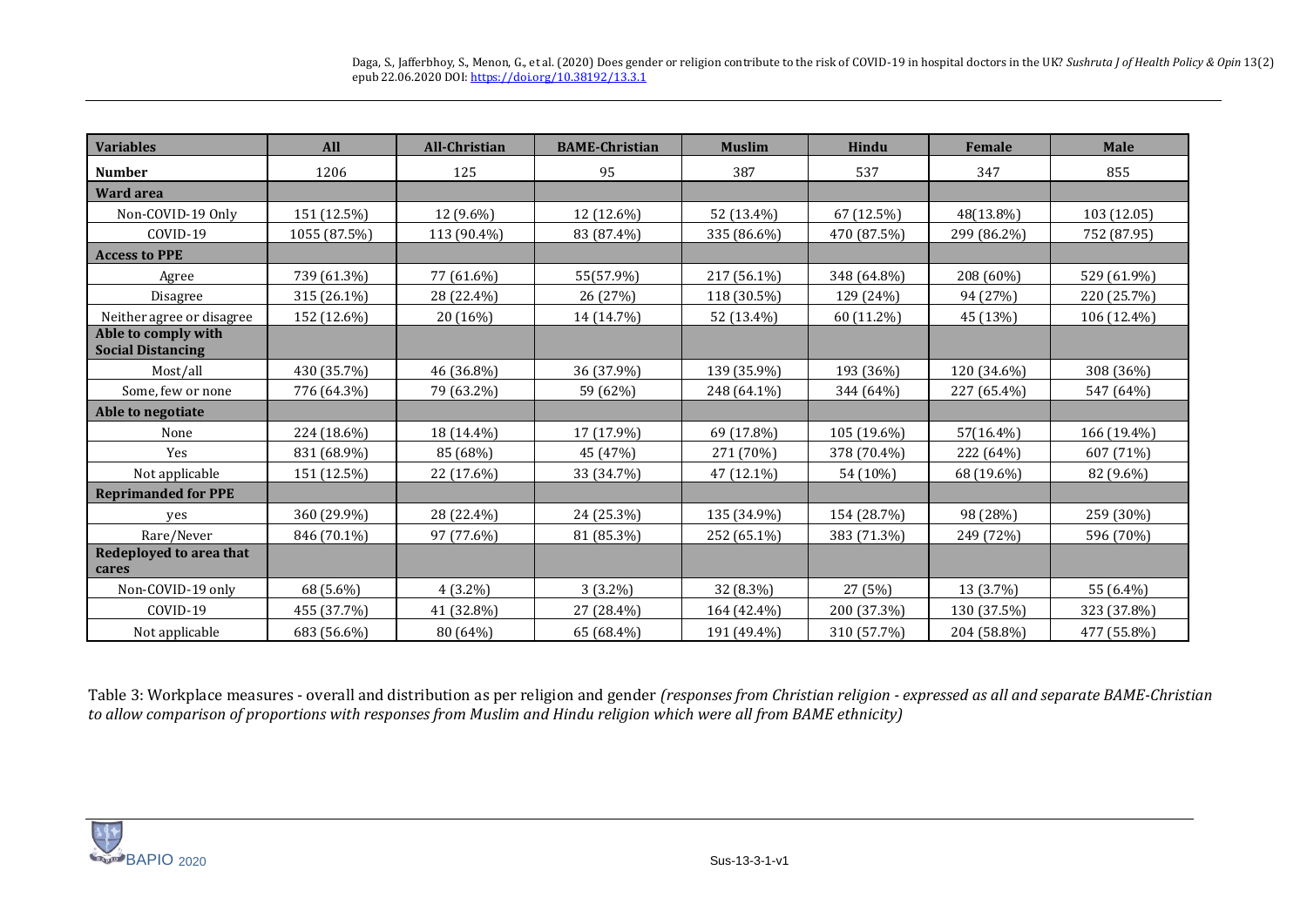# (ii) The Impact of Gender

In our survey, 1202 responses were included for analysis to explore gender differences in risk of COVID-19. Female respondents were of a younger age (73.2 % versus 56.3 %; p <0.0001) and a lower proportion identified as 'vulnerable'. Our analysis showed no gender differences in accessing to PPE, ability to comply with SD, redeployment or working in high risk areas (Table 3). A higher proportion of female respondents reported confirmed or suspected COVID-19 (30% versus 25%; p =0.04). Male respondents had a higher proportion of confirmed cases (9.6% versus 6.3%,  $p = 0.07$ ).

# (iii) The Impact of Religion

The majority of respondents identified themselves as Christians (n=125, 10.4 %), Muslim (n=387, 32.1%) or Hindu (n=537, 44.5%). The remaining respondents (n = 157, 13%) who identified themselves as Sikh, Jewish, Buddhist, or with no religion (see Table 3) were in small numbers and thus were excluded from analysis. Amongst Christians, 95 were from BAME background, whilst 30 were white.

Access to PPE was significantly lower (24% versus  $30.5\%$ , p = 0.0133) amongst Muslims. A higher proportion of Muslims (35 % versus 28%, p =0.01) reported being reprimanded for wearing or asking for PPE. There was no difference between Hindu or Muslim respondents in other workplace variables, such as working with COVID-19 patients, ability to practice SD or redeployment compared to either overall Christian or BAME-Christian respondents.

In this cohort, Muslims had a higher prevalence of suspected or confirmed COVID-19 compared to Hindus (34.6 % versus 19.3%, OR 2.18; 95% CI 1.52 - 2.95, p <0.001); but not to 'all Christians (29.6%)' or 'BAME-Christians (28.4%)'.

# (iv) Risk of COVID-19

#### *Univariate analysis:*

All variables related to workplace measures (except re-deployment) were significantly associated with higher risk of COVID-19 (Table 4). There was a higher self-reported COVID-19 in respondents below the age of 50 years. Other variables; such as number of household members, ethnicity or vulnerability were not significant (Table 4).

# *Multivariate analysis*

(a) Model I: This model included Hindu and Muslim respondents only, thus excluding 282 respondents (125 Christians and 157 'others' and with 'no religious' identity). In this model, none of the demographic variables were significant predictors of COVID-19. Out of the six variables determining occupational risk, inadequate PPE was an independent predictor for COVID-19 (OR 2.22 (95% CI 1.31 - 3.76, p = 0.003).

(b) Model II: This model compared Hindu (547), Muslim (387) and Christian-BAME respondents (95) (excluding 30 white respondents) (Table 5). In this model, none of the demographic variables were found to be significant predictors of COVID-19. Inadequate PPE remained the only independent predictor for self-reported COVID-19 (OR 2.29 (95% CI 1.22-4.33,  $p = 0.01$ ).

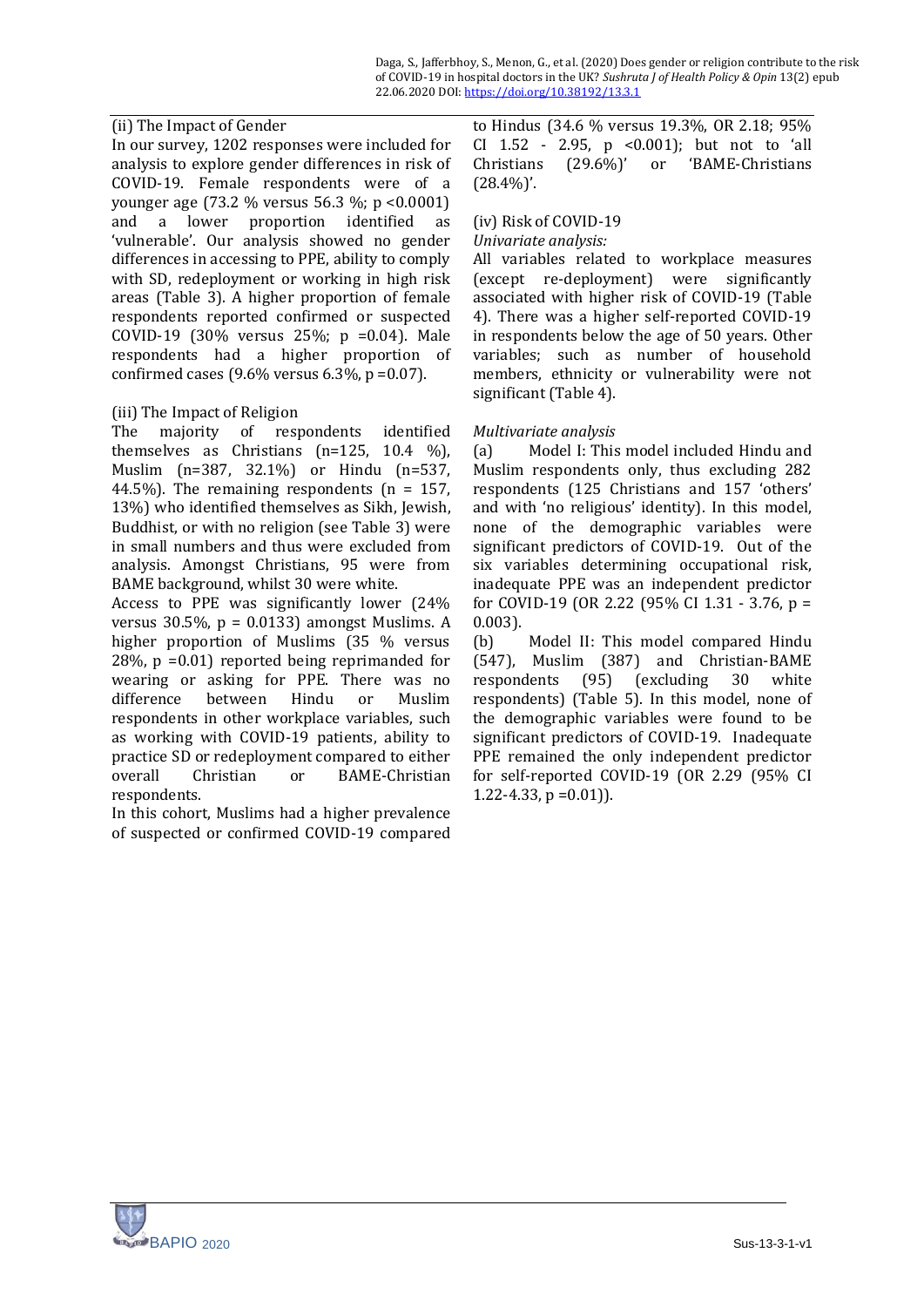| <b>Variables</b>                      | COVID19 susp/+ve | <b>COVID-ve</b> | p value* |
|---------------------------------------|------------------|-----------------|----------|
| <b>Number</b>                         | 317 (26.28%)     | 889 (72.71%)    |          |
| Institution                           |                  |                 |          |
| Teaching                              | 210 (66.24%)     | 581 (65.35%)    | ref      |
| Non-teaching                          | 69 (21.77%)      | 197 (22.16%)    | ns       |
| Mental Health                         | 38 (11.99%)      | 111 (12.49%)    | ns       |
| <b>Household members</b>              |                  |                 | ns       |
| $\leq 5$                              | 303 (95.58%)     | 862 (96.96%)    |          |
| >5                                    | 14 (4.41%)       | 27 (3.04%)      |          |
| Ethnicity                             |                  |                 | ns       |
| <b>BAME</b>                           | 291 (91.80%)     | 839 (94.40%)    |          |
| White                                 | 22 (6.94 %%)     | 50 (5.60%)      |          |
| Age                                   |                  |                 | 0.0031   |
| $\leq 50$                             | 216 (68.14%)     | 522 (58.72%)    |          |
| >50                                   | 101 (31.86%)     | 367(41.28%)     |          |
| Gender                                |                  |                 | 0.036    |
| Male                                  | 210 (66.25%)     | 645 (72.55%)    |          |
| Female                                | 106 (33.44%)     | 241 (27.11%)    |          |
| Religion                              |                  |                 |          |
| Christians (Overall)                  | 37 (11.67%)      | 88 (9.90%)      | ns       |
| Christians (BAME)                     | 27 (8.52%)       | 68 (7.65%)      | ns       |
| Hindu                                 | 104 (32.81%)     | 433 (48.71%)    | < 0.0001 |
| Muslim                                | 134 (42.27%)     | 253 (28.46%)    | ref      |
| <b>PHE</b> guidance                   |                  |                 | ns       |
| Vulnerable                            | 79 (24.92%)      | 224 (25.20%)    |          |
| Healthy                               | 238 (75.08%)     | 665 (74.80%)    |          |
| <b>Ward area</b>                      |                  |                 | 0.0132   |
| Non-COVID-19 Only                     | 27 (8.52%)       | 124 (13.95%)    |          |
| COVID-19                              | 290 (91.48%)     | 765 (86.05%)    |          |
| <b>Access to PPE</b>                  |                  |                 | < 0.0001 |
| Agree                                 | 173 (54.57%)     | 566 (63.67%)    |          |
| Disagree                              | 116 (36.59%)     | 199 (22.39%)    |          |
| Able to comply with Social Distancing |                  |                 | 0.0203   |
| Most/all of the times                 | 96 (30.28%)      | 334 (33.57%)    |          |
| Some, few or none of the times        | 221 (69.72%)     | 555 (62.43%)    |          |
| Able to negotiate                     |                  |                 | 0.0167   |
| None                                  | 67 (21.14%)      | 157 (17.66%)    |          |
| Yes                                   | 183 (57.73%)     | 648 (72.89%)    |          |
| <b>Reprimanded for PPE</b>            |                  |                 | < 0.0001 |
| Yes                                   | 123 (38.80%)     | 237 (26.66%)    |          |
| Rare/Never                            | 194 (61.20%)     | 652 (73.34%)    |          |
| Redeployed to area that cares for     |                  |                 | ns       |
| Non-COVID-19 only                     | 21 (6.63%)       | 47 (5.29%)      |          |
| COVID-19 only                         | 141 (44.48%)     | 314 (35.32%)    |          |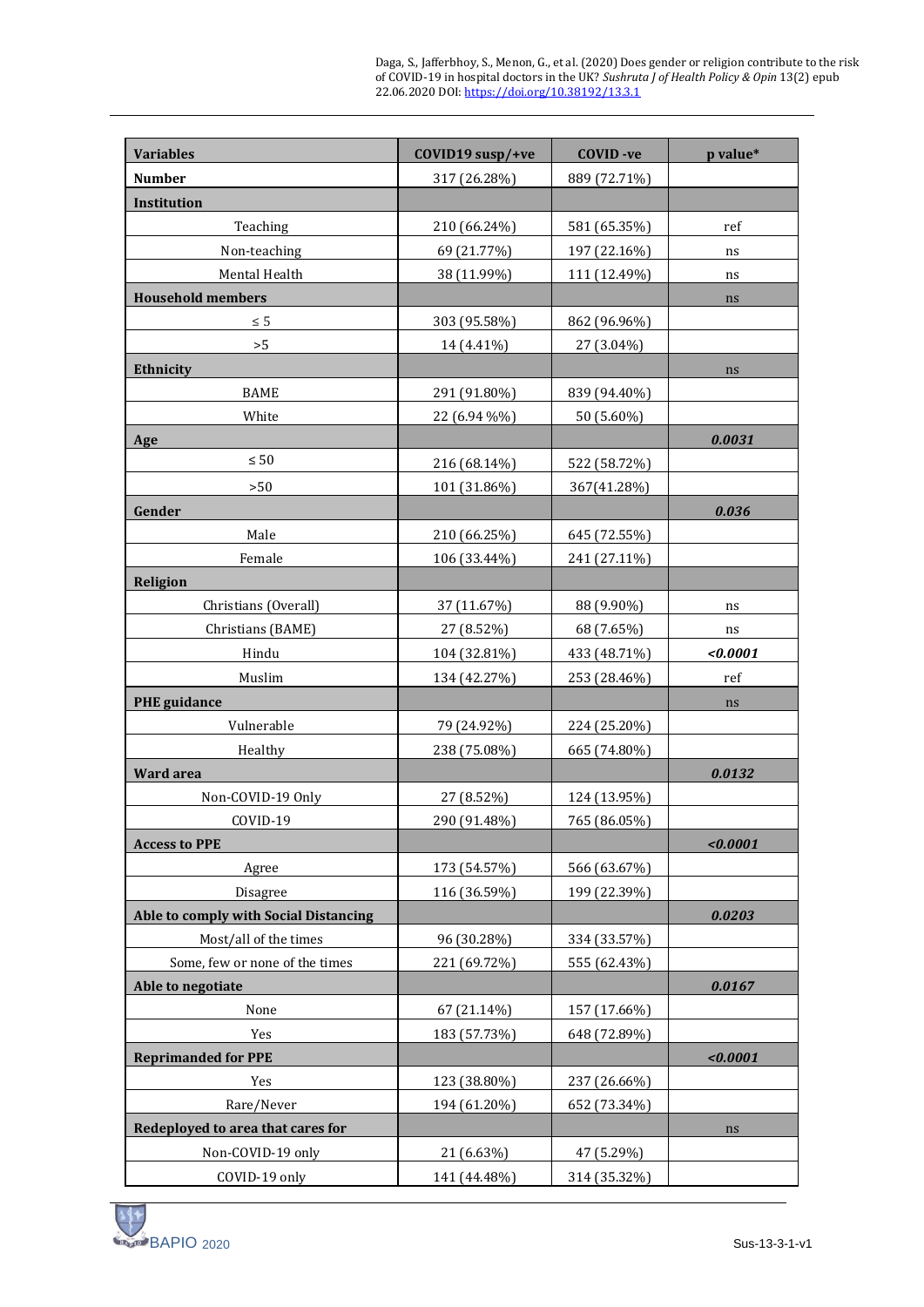| <b>Variable</b>                             | <b>Model I</b>      |                          | <b>Model II</b>      |         |  |  |  |
|---------------------------------------------|---------------------|--------------------------|----------------------|---------|--|--|--|
|                                             | OR (CI)             | p-value                  | OR (CI)              | p-value |  |  |  |
| <b>Demographic factors</b>                  |                     |                          |                      |         |  |  |  |
| Gender (male)                               | $0.86(0.41-1.81)$   | 0.69                     | $0.97$ $(0.5-1.73)$  | ns      |  |  |  |
| Religion - Hindu                            | $0.71(0.39-1.29)$   | 0.26                     | $0.72(0.4-1.31)$     | ns      |  |  |  |
| Religion - Muslim                           | Reference           | $\overline{\phantom{a}}$ | Reference            |         |  |  |  |
| Religion - Christian (BAME)                 | Not applicable      | $\overline{\phantom{a}}$ | $0.62$ $(0.18-2.11)$ | ns      |  |  |  |
| Age (>50)                                   | $0.76(0.46 - 1.68)$ | 0.71                     | $0.93$ $(0.5-1.73)$  | ns      |  |  |  |
| Vulnerability as per PHE                    | 1.27 (0.62-2.62)    | 0.51                     |                      | ns      |  |  |  |
| <b>Workplace measures</b>                   |                     |                          |                      |         |  |  |  |
| Inadequate access to PPE                    | 2.40 (1.25-4.61)    | 0.008                    | 2.29 (1.22-4.33)     | 0.01    |  |  |  |
| Inability to SD                             | $0.79(0.40-1.59)$   | 0.51                     | $0.84(0.43-1.63)$    | ns      |  |  |  |
| Area with COVID-19                          | $0.90(0.27 - 3.31)$ | 0.92                     | $0.92(0.28-3.03)$    | ns      |  |  |  |
| Reprimanded for PPE                         | $0.93(0.47-1.84)$   | 0.83                     | $0.95(0.49-1.83)$    | ns      |  |  |  |
| Not able to Negotiate                       | $1.10(0.56 - 2.17)$ | 0.77                     | $0.97(0.51-1.85)$    | ns      |  |  |  |
| Redeployed into area caring for<br>COVID-19 | 2.48 (0.72-8.55)    | 0.15                     | $0.92$ $(0.28-3.03)$ | ns      |  |  |  |

Table 4: Univariate analysis looking at risk factors for COVID19 (\* Fisher Exact 2-tail test)

Table 5: Binary Logistic regression analysis modelling for risk of COVID-19

# **Discussion**

COVID-19 pandemic continues to be a major public health challenge. As far as we are aware, that this is the first survey that has studied gender and religion in the context of hospital doctors and risks of self-reported COVID-19. Hospital doctors are at an increased risk due to a higher exposure while caring for COVID-19 patients but also due to inconsistent access to appropriate PPE and compliance to SD at work (22,23,24). This is in addition to any applicable population-based risk factors (such as age, gender and comorbidities (4-9,12,24).

Many researchers have suggested risk assessment frameworks to minimise harm to those at highest risk (25,26) but these appear to be based on models of clinical risks and extrapolation of general population data. More recently, there has been a suggestion to include occupational factors in such a framework (27). We have previously reported data on HCWs including hospital doctors from the UK, demonstrating workplace measures and ethnicity were independent predictors of COVID-19 (22,23). The current study further explores additional characteristics such as gender and religion as risk factors COVID-19.

We found that women were more likely to report a diagnosis of COVID-19 but this was not found to be significant on multivariate analysis. Our study population included a higher

proportion of women under 40 years of age (32% versus 17%), who were more likely to report a diagnosis of COVID-19. This may be representative of the demographics of the NHS frontline workforce (18,19). We found that gender and age were not independent predictors of COVID-19 in our study, in multivariate analysis. There is an excess risk of intensive care admissions and mortality from COVID-19 in men and those above 70 years (4). Some NHS trusts have already started risk stratification and are selectively redeploying BAME staff above 55 years, away from high risk areas (30,31).

This survey was open to all hospital doctors in the UK, however most responses received are likely from members of the two organisations representing doctors from Indian sub-continent heritage. Hence, it is not surprising that a significant majority of our respondents were from a BAME background and from three major religions practiced in the Indian sub-continent. Religious identity was not found to be statistically significant in determining risk, when adjusted for other factors in the multivariable analysis (Table 5).

Compliance with social distancing remains a challenge. Almost 2/3rd of hospital doctors reported not being able to comply with social distancing and this was associated with increased risk of COVID-19. In the home,

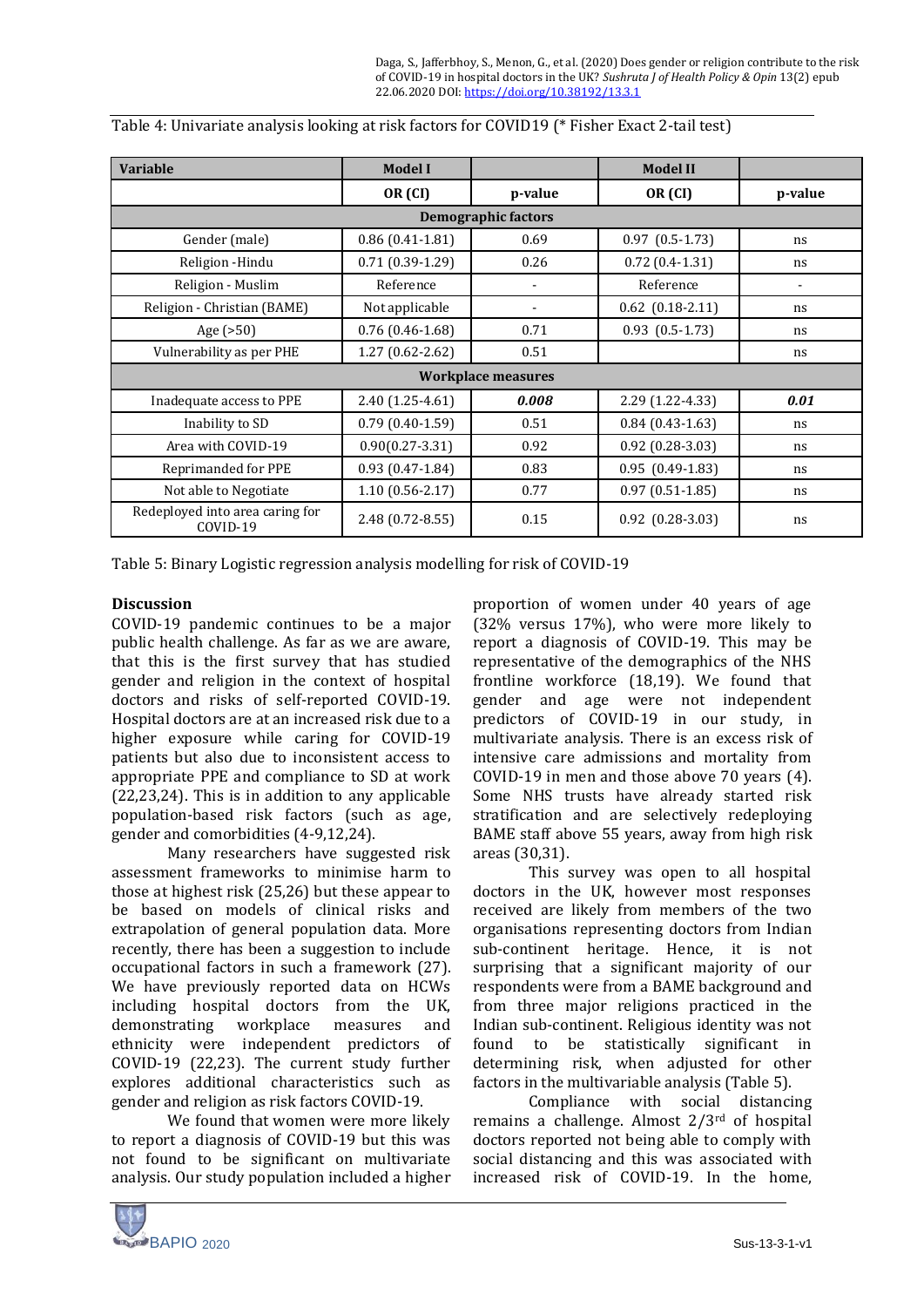overcrowding and multi-generational households are also factors linked to higher exposure and hence increased risk to people from BAME background. Our survey in hospital doctors did not support this hypothesis. Data presented in the paper using a cut-off of five household numbers, but it was not significant even when analysing for a threshold of 2 and 3 (similar to average household numbers in UK (32). This could be because the socio-economic backgrounds of BAME hospital doctors are not comparable to the general population.

PPE is known to be one of the key measures ensuring safety of staff from occupational risk of COVID-19. There has been continued debate in the profession regarding the supply and timely delivery of appropriate PPE. We, and others have previously reported that many healthcare workers were not getting access to PPE as per PHE or WHO recommendations.[ref] In this survey, 61% hospital doctors reported appropriate access to PPE which is an improvement from 22% demonstrated previously (22,23). However, after adjusting for confounding variables, inadequate PPE remained an independent predictor with two-fold increased risk of COVID-19, in this cohort.

Lack of PPE may be associated with a degree of anxiety and stress for staff, in high risk clinical settings. In a previous survey by BMA, 64% of BAME staff felt pressured to work in settings with inadequate PPE (20). We found almost 30% hospital doctors reported being reprimanded for requesting PPE or risk avoidance measures (such as social distancing or redeployment in lower risk areas) and this was more commonly reported by Muslims. It would not be surprising that doctors facing discrimination are unlikely to raise concerns about inadequate workplace measures. The 2019 NHS staff survey and data from workforce race relations standards 2019 report (WRES) (18,19) indicates that overall 13% staff reported discrimination and another 31% reported facing bullying and undermining behaviour. The proportions were higher for BAME staff. Ethnicity was reported as the most common reason (eight times higher compared to the religious identity).

Our survey cohort is not directly comparable with the NHS staff survey as all our respondents were doctors and majority were male and BAME background, compared to 7.9% doctors 76% female and 20-40% from a BAME background). The fact that one-third of hospital doctors' reported being reprimanded is deeply concerning. If hospital doctors (who have a more favourable educational and socioeconomic background) report facing this degree of discrimination, it is likely that the experience may indeed be worse in other HCWs, more so from BAME backgrounds. This needs to be addressed by NHS organisations and staff support groups.

This study has a few limitations. A key comparator to workplace measures would have been between Caucasians and black ethnic respondents which had lower representation in our survey. General limitations to online surveys are also applicable to our survey.

# **Conclusions:**

This survey contributes to the growing evidence of risk factors for COVID-19 amongst BAME doctors. Although the NHS has introduced risk assessment frameworks, these are based on demographics, and the scored on individual characteristics but not occupational or organisational influences. Access to PPE, although improved compared to results from April, still remains prevalent and inadequate access resulted in doubled the risk of COVID-19 for hospital doctors. Inability to comply with SD at work poses a similar challenge. Gender and religion did not contribute to additional risk, after adjusting to other variables in this study.

The unfortunate culture in the NHS, of being reprimanded or experiencing bullying and undermining contributes to an unsafe workplace for staff and where mistakes are more likely to lead to harm for patients. Hence, the focus needs to be on developing a culture of openness where the concerns can be raised safely and appropriate measures are taken to mitigate risks for staff and patients alike.

#### **Author's contribution and conflict of interest statements:**

Contributions are study design (SKD, GM, JSB & IC); data collection (All); analysis and interpreting the results (SKD & IC); writing the manuscript (SKD, SJ, MA, SG, IC); editing the manuscript and agreeing with final submission (All).

The authors do not declare any conflict of interest.

#### **Acknowledgment**

The authors wish to thank the staff at BAPIO Head Office, particularly Sneha Deshpande, members of BAPIO and APPNE and other organisations for supporting this survey.